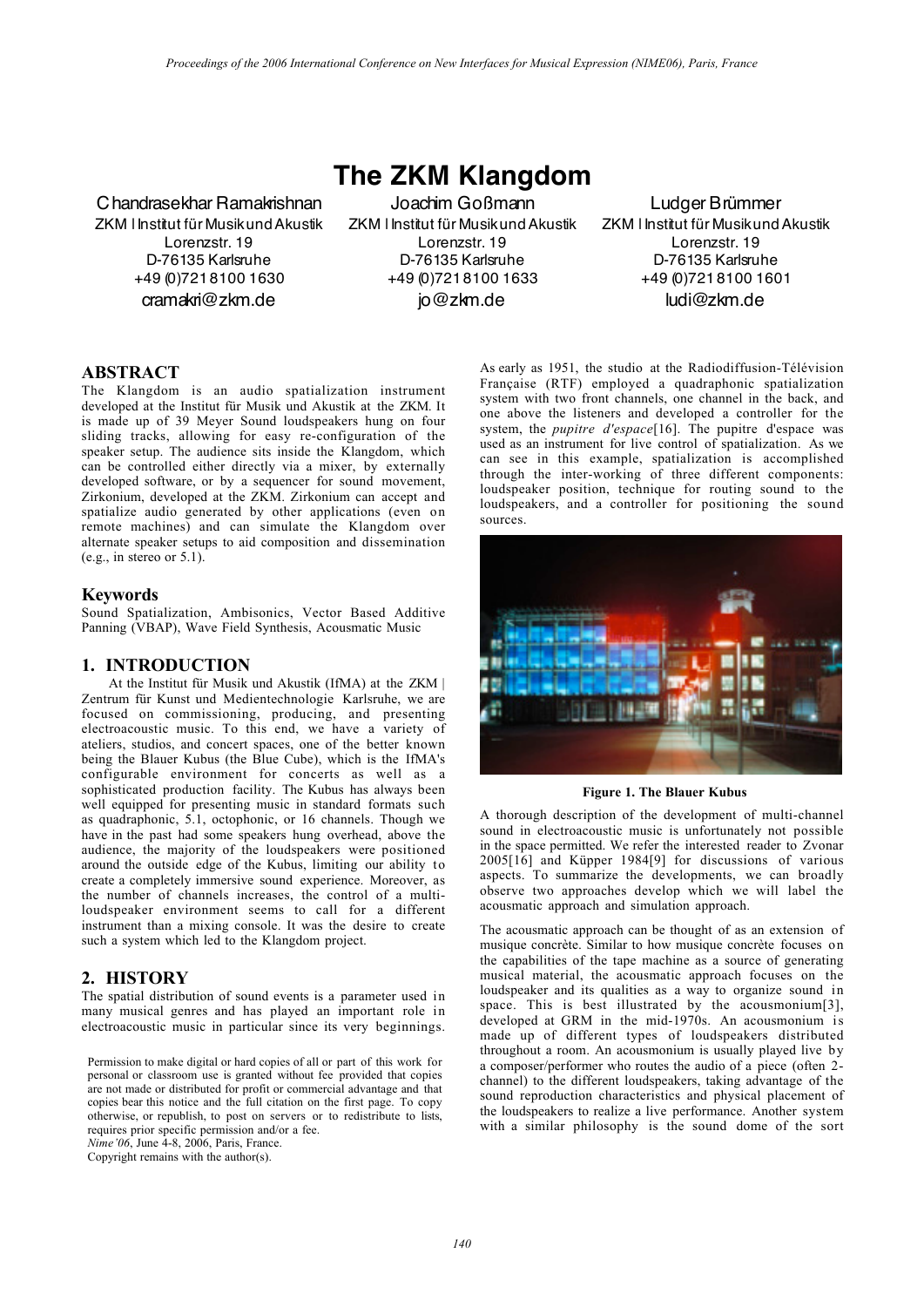championed by Leo Küpper[9] and exemplified by the German Pavilion at the World Expo '70 in Osaka, Japan. Though a sound dome is typically assembled from one particular brand/model of loudspeaker, in both it and the acousmonium, the composer/performer does not directly control sound position in 3D space as a parameter — rather she controls the routing of the sound to loudspeakers, which by their very location define the virtual position of the sound source.

The simulation approach, by contrast, uses 3D space as parameter, hiding the internal routing to the loudspeakers and uses signal processing and psycho-acoustic properties to produce the illusion of a sound emanating from a particular point. Whereas the acousmatic approach can be realized in the analog domain with just a mixer, the simulation approach more or less requires the intercession of a computer. One of the early pioneers of this approach was John Chowning, who in his 1971 article<sup>[2]</sup> described techniques for simulating moving sound sources over a quadraphonic speaker setup. The Spatialisateur or Spat[7] developed at IRCAM is an evolution of this idea and lets the user specify a sound source's position as well as its reverberation characteristics, which are also important for the perception of sound localization.

Other recent work along the same line has focused on Wave Field Synthesis and Ambisonics. Wave Field Synthesis[4] uses a large number of small loudspeakers to synthesize an approximation of the wavefront that would be observed were there a sound source at the specified position. Ambisonics similarly approximates the sound field at a point, but does so using ordinary speakers[6].

## 3. CONSTRUCTION

The goal for the Klangdom was to be able to bathe listeners inside the Kubus with a wash of sound from all directions. To accomplish this, it was important that we be able to place loudspeakers around the public, covering the entire 360 degrees of azimuth and 90 degrees of zenith (the top half of a sphere). However, flexibility was also a key consideration. We wanted the placement of loudspeakers to be configurable and the individual components to be usable outside of the Klangdom.



Figure 2. The Interior of the Kubus

Since we were working with an existing space, the Kubus, and did not have the luxury of building a new space for our

spatialization environment, practical requirements played a major role in the design. Any infrastructure we built needed to augment and play well with our existing capabilities. This determined our choice of loudspeaker and scaffolding for the dome.

# 3.1 Speaker Type

Several factors influenced our choice of speakers. First of all, we wanted the flexibility to use the speakers in the context of both a simulation as well as an acousmatic strategy. We also wanted to be able to achieve concert volumes without having multiple loudspeakers project the same signal because of the resulting sound coloration. Additionally, we have a heavy schedule of concerts and guest artists and can always use a few extra concert loudspeakers. Thus, one of the main requirements was that the loudspeakers be powerful and of a good enough quality to be usable outside of the spatialization system. We settled on Meyer Sound UPJ-1 as a high-quality speaker. We have 33 UPJ-1, augmented with four CO-1 and two CO-2.

Using these speakers ruled out Wave Field Synthesis, since WFS functions best with small loudspeakers.

## 3.2 Speaker Positioning

A requirement for the Klangdom infrastructure was that it permits the loudspeakers to be quickly moved. There are both theoretical and practical reasons for this requirement.

First of all, given the range of music we present, we need to be able to accommodate a variety of loudspeaker setups. Though the default setup for the Klangdom is a "balanced" arrangement of speakers (more on this below), a composer may intentionally, for artistic reasons, desire an alternate speaker setup.

Additionally, works we present in the Kubus may have a visual component. We need to be able to rearrange the speakers to ensure that the visual aspects are properly represented  $-$  e.g., allowing the projector unfettered access to the projection screen. And since one concert program may involve works requiring different speaker setups, the Klangdom needed to be reconfigurable quickly, within the time allotted by a brief intermission.



Figure 3. Distance-oriented distribution of speakers

Though quick reconfiguration and support for exotic setups was a consideration, we wanted the Klangdom to also be able to accommodate the ideal loudspeaker setup. What is the ideal loudspeaker setup? The answer is dependent on the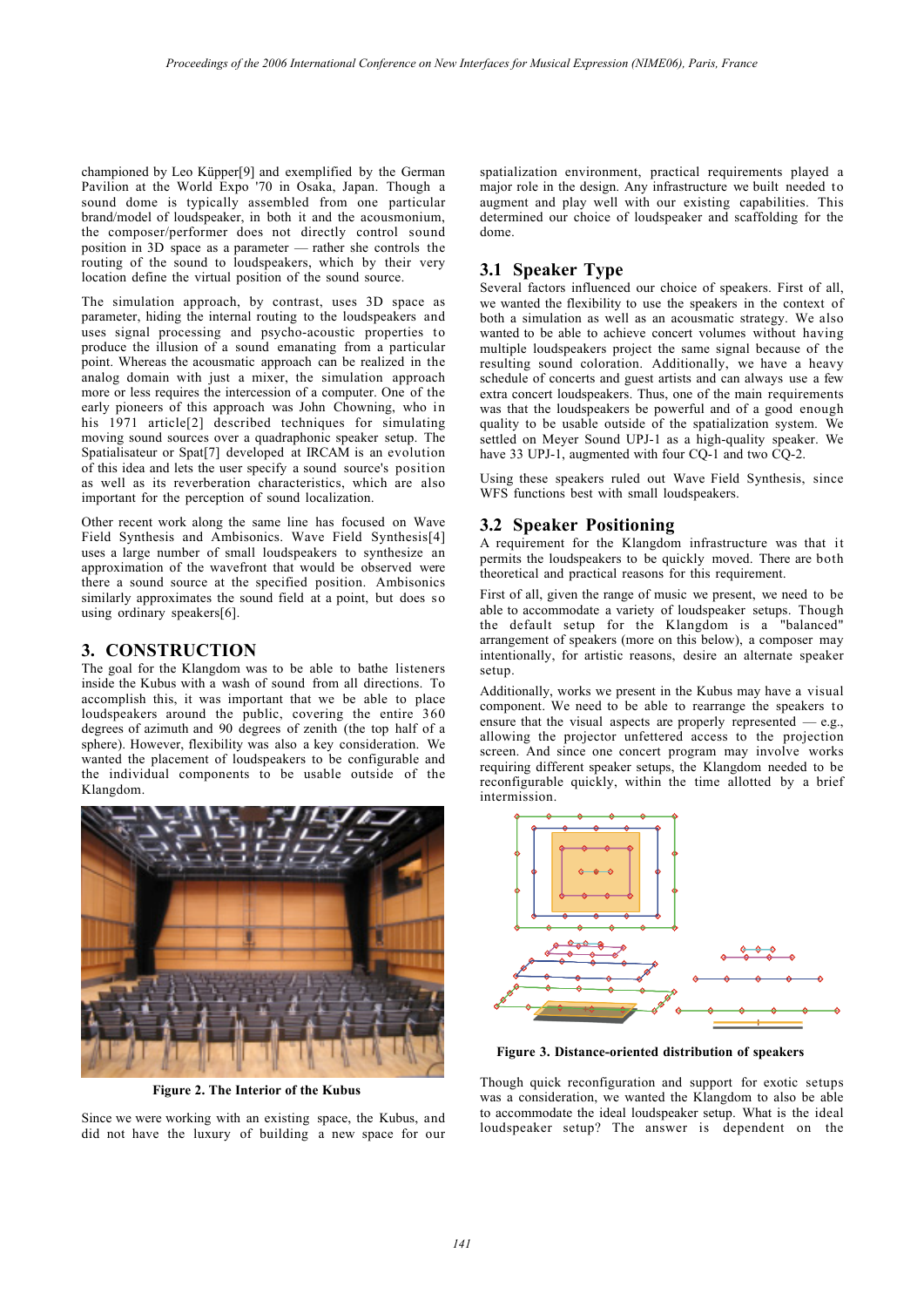technology employed for sound spatialization as well as compositional aims, but one reasonable answer is to distribute loudspeakers as "equally" as possible over the surface of a sphere. This is known in mathematics as a spherical code[14] and is, for example, the approach taken by Ambisonics[13].

However, distributing the speakers on the surface of a sphere is at odds with the geometry of the Kubus. As the name suggests, the Kubus is a rectangular prism and to build a spherical structure inside it would result in a considerable amount of unusable space. One option would be to distribute the speakers over an ellipsoid, as done by Küpper in Linz, but constructing curved rails to hang the loudspeakers upon proved to be considerably more expensive than building straight ones. Thus we decided to work with the geometry given by the Kubus and distribute the speakers on tracks parallel to the walls of the Kubus. Within these requirements, we created two canonical configurations — one distributes the speakers evenly in space (the distance between two speakers), the other evenly with respect to the angle between two speakers.



Figure 4. A Klangdom trolley

We built three rings, along with one straight segment directly overhead, upon which to hang the loudspeakers. The two outermost rings are comprised of track into which we can insert a trolley. The speakers are attached to the trolley by two cables to prevent them from rotating unwantedly. The speakers on these two tracks can easily be shifted laterally. The innermost ring is a one-piece ring, which does not facilitate the easy lateral movement of the speakers, but can be raised or lowered via a winch.

#### 4. CONTROL

In keeping with our motto of flexibility, we have tried to stay as open as possible with regards to control for the dome. Although Wave Field Synthesis cannot work well with the given hardware, we can support other standard panning algorithms, such as Ambisonics and Vector Base Amplitude Panning (VBAP)[12].

Since the loudspeakers have built-in amplifiers, they are attached directly to a Yamaha DM2000 mixer and any computer with an audio interface capable of feeding 39 channels can connect to and drive the system. Thus, if a composer/performer comes to us with her own preferred spatialization software, she can easily plug that in.

However, for the cases where the composer does not have spatialization software prepared, we have developed our own software solution, Zirkonium.

#### 4.1 Zirkonium

Zirkonium is software for sound spatialization based as heavily as possible on components provided by Apple as part of CoreAudio[1]. This ties us to Apple hardware but allowed us to develop the software more quickly, incorporating more functionality, than if were to have taken a cross-platform approach.

To use Zirkonium, the user defines a set of resources they want to pan. A resource is compromised of one or more channels of audio and may come from a sound file (AIFF, WAV, MP3, AAC, among other formats), from an audio interface, an AUNetSend input (an AudioUnit plug-in[1] that receives audio over a network) or a Jack[10] source. Having AUNetSend and Jack sources make it possible for other programs such as a digital audio workstation (DAW), Max/MSP, or SuperCollider to send audio into Zirkonium.



Figure 5. The Zirkonium interface

Once in Zirkonium, each channel of a resource is made available as a sound source which can be panned around the dome. We employ a panning technique that we have developed and call Sound Surface Panning (SPP). SPP is not actually a panning algorithm itself, but a technique for expanding the capabilities of an underlying panning algorithm such as Ambisonics or VBAP. Ambisonics and VBAP are oriented to controlling the position of point sources. SPP extends the underlying panning algorithm to make "sound size" a variable of control. Though a better solution needs to incorporate decorrelation [8][11], SPP takes a naive approach and decomposes a "rectangle source" into a mesh of points regularly distributed inside the rectangle, applies the